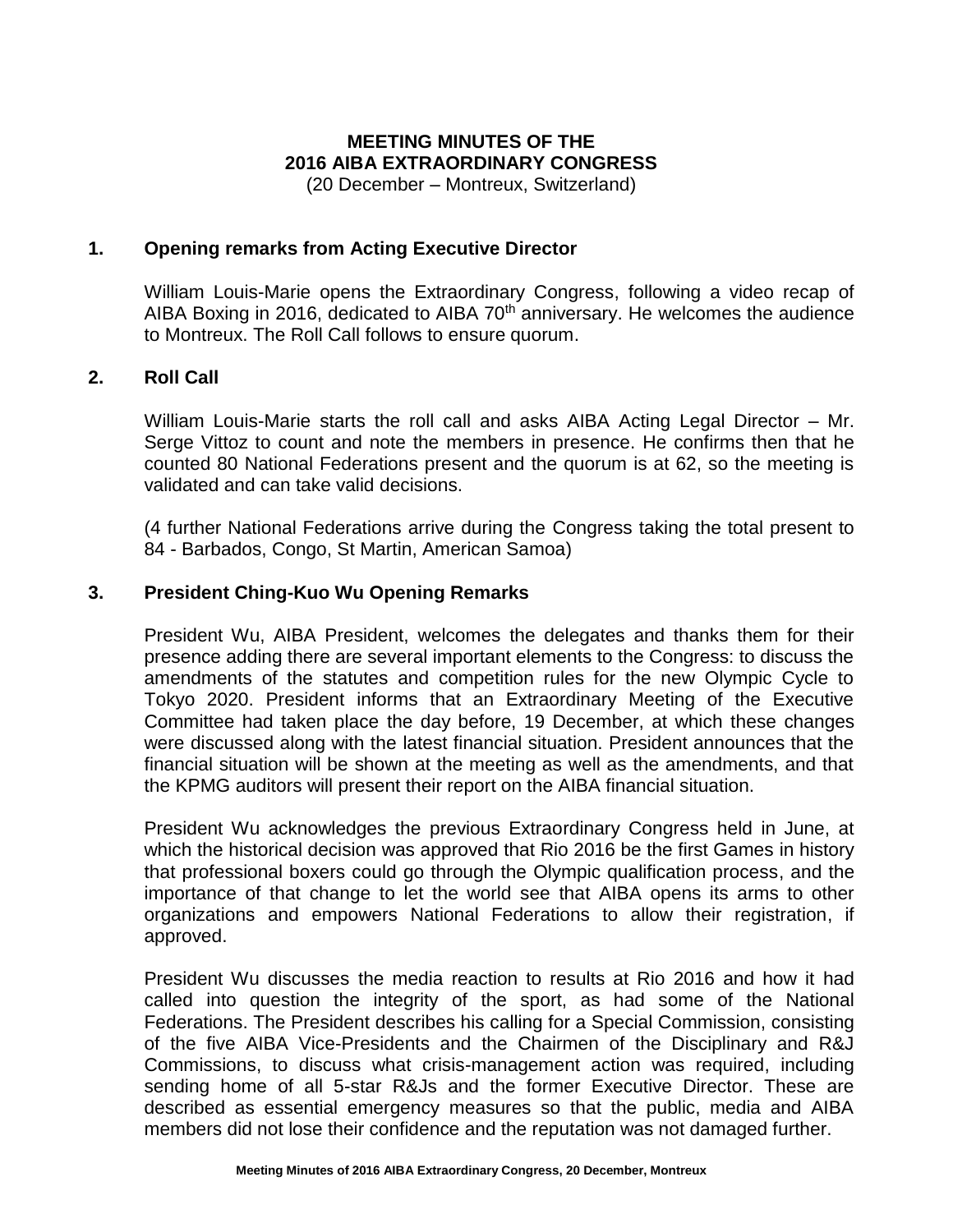The President says that immediately after the Olympic Games, the Special Committee was asked to again meet in Lausanne to discuss the Games and what elements still needed to be examined closely. A full study regarding competition rules, scoring and the assignment of R&Js was to be carried out, the results of which are now being presented to the AIBA family as the rationale behind the statute amendments.

President Wu cites the example of the computer selecting three of the five judges to score a bout in the previous system and the potential flaw in it that led to complaints. The President reveals that the successful testing of the new system carried out in Saint Petersburg, Russia, left all parties happy and accepting the system. He also mentions the assigning of the R&Js by a Draw Commission involved too many human factors in the process that contributed to a lack of confidence in R&Js, and that it has now been abolished in favor of computer selection to avoid any manipulation. The President hopes that those present agree with the changes.

The President moves on to mention the groundless accusations made in the media by a former employee and that AIBA was damaged by one man's misbehavior. President declares that the AIBA financials will be shared with the Congress and the KPMG audit information will be presented, and emphasizes AIBA's transparency. He emphasizes that AIBA financial situation is healthy with no debts.

President introduces William Louis Marie as new Acting Executive Director and declares that what occurred in the past will not be repeated and that AIBA has taken action. The Congress is declared an opportunity for AIBA to inform the NFs that it is clean, honest and transparent and any attempt at destroying this principal will not be allowed.

The question of the IOC blocking money to AIBA as announced in the press was denied, President Wu adding that he met the IOC President Thomas Bach the day before (19 December), who said that there was no question of the IOC withholding money and that the previous employee was misinforming the media.

President reflected on the previous day's Executive Committee meeting, at which a unanimous agreement and declaration was made to fully support the AIBA programs and to condemn the former employee, as presented in a press release that day.

President Wu said his opening words were intended to keep all the NFs informed of the latest information and that AIBA will make the Tokyo 2020 Olympic Games clean, honest and free from controversy. President declares that AIBA belongs to all the National Federations, not just the EC members, and that with St Maarten approved at the EC Meeting, there will be 201 NF members, all of whom AIBA will help develop their boxing.

## **4. Presentation of Financial Report**

Financial Director Rob Garea presents a work-in-progress financial report for AIBA. He shows the balance sheet as of 30 November 2016, explaining current assets and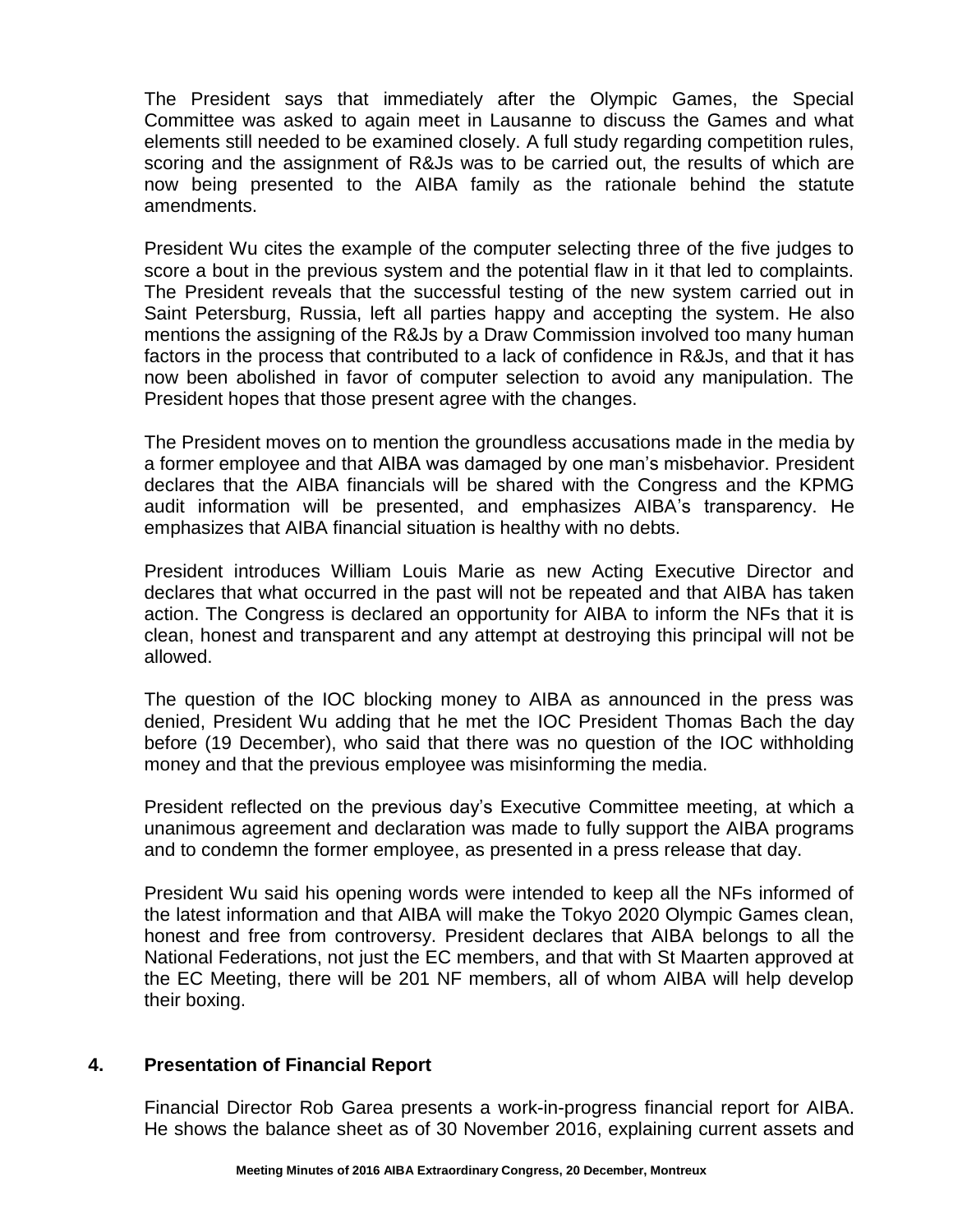liabilities, operating incomes and expenses, as well as the strategic plan for the coming four years and projected profits. The current AIBA assets comprises \$10,453,728; the non-current assets which include financial assets investments, property, plant and equipment is \$1,989,188 making a total asset of \$12,442,916; the total current liabilities are \$5,540,294 and on the total unrestricted funds AIBA has \$7,388,621. The total liability and net assets match the total asset with \$12,442,916.

William Louis-Marie reminds those in attendance that this is a working document and that it should be treated with full confidentiality, and that the EC meeting in July will receive another full update of the financial situation. He highlights that AIBA is in a good financial situation.

On the statement of income and expenses from the period of July 2016 to November 2016, Rob Garea informs of a total operating income of \$2,006,361 and a total operating expense of \$2,939,183. He added that the total of other income and expenses is \$273,542, which give a result before tax of \$1,206,364 with a net profit loss \$1,208,770; compared to the accumulated gain from the prior years, this give an accurate gain of \$7,388,621. Then, he displays the strategic plan for the next four years, including the targets for operations costs. He summarizes that the accumulated profit at the end of the cycle would be around \$9 million (\$38 million of operating income and \$29 million of operating expenses).

Pierre-Henry Pingeon from KPMG adds his comments on the audit currently being carried out by his company on AIBA finances and the recent information disclosed in the press. He begins with a look at the previous financial presentation, stating that in 2010, WSB SA created a company WSB American Operations and this company obtained a private loan of \$10million in 2010. Mr Pingeon states that KPMG was not made aware of the loan, which was supposed to be repaid in 2013 but has not been. The loan was guaranteed by AIBA, leaving AIBA with an additional liability of \$10million. Mr Pingeon stresses the importance that the Congress is aware the financial situation presented to them in 2014 was inaccurate because it did not contain this \$10 million.

The presented balance sheet does not include yet the \$10 million loan which has been to be repaid by AIBA, KPMG was informed AIBA is currently in discussion with the loan company. But if the \$10 million is included into the liability AIBA based on this figure has negative equity. But it is not considered problematic because of the default income for Olympic revenue owed to AIBA that President Wu has confirmed with the IOC President Mr Bach, leaving the equity positive.

From a financial perspective, AIBA has enough liquidity and resources to operate, but needs to very carefully manage the financial situation. Mr Pingeon reminds that this is an audited statement, not an opinion on AIBA's situation, as he still awaits news on the outcome of all the discussions and negotiations which have currently made by AIBA in respect of the development of BMA to issue that opinion.

Although, the presented is only working documents and those financial statements are interim, President Wu assures the audience that AIBA finances are in good condition with no debt, and audit will continue to work towards the June 2017 financial report, where a full financial report will be presented at the next EC meeting in July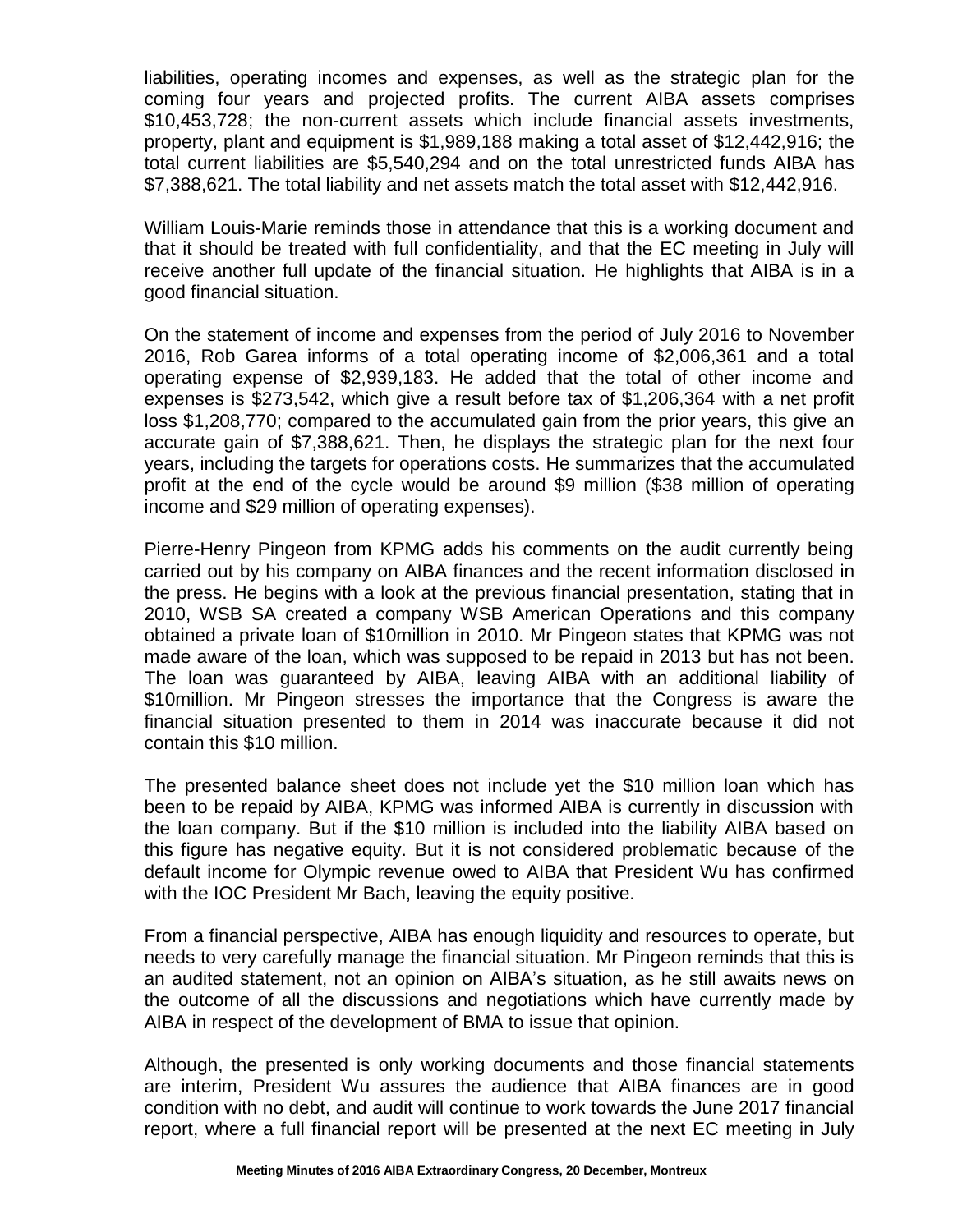2017. He also notes that not all marketing revenues, WSB franchise fees and competition hosting fees were included into the current financial statement, which could further increase AIBA assets, while savings will be also be made.

President Wu states 2017 as Year of Africa and 2018 as Year of Caribbean, examples of using AIBA money positively, undoing the damaging work of the previous Executive Directors and controlling spending and generating revenue.

## *President requests approval from the delegates on the presented financial data, to which no objections are raised.*

## **5. Amendments to AIBA statutes**

Acting Legal Director Serge Vittoz refers the room to the presentations they have previously received regarding the amendments put forward, as well as the addition of two new permanent commissions.

Mr Vittoz states that the current situation sees AIBA grant a license to Swissregistered company BMA for marketing rights, but the situation is not ideal when various commercial partners would be preferable around the world. The EC and President propose amending the statute to remove any reference to BMA, showing the following articles that mention it:

(Articles 1, 56.1, 56.2, 57.2, 57.3, 57.4, 60.2.3, 62, and 63.2)

## **Article 34.2**

The first amendment is for the President to appoint non-voting Vice-Presidents to the Executive Committee. The President may appoint three people to APB, WSB or a BMA representative. The proposal is to change the wording to allow the president to appoint up to two non-voting Vice Presidents representing the commercial interests of AIBA, helping AIBA move forward in this key area.

## **Current wording:**

- In addition to the EC Members elected by the Congress pursuant to article 34.1, the AIBA President shall appoint the following EC Members:
- one representative from the Board of APB as Vice President of the Executive Committee;
- one representative from the Board of WSB as Vice President of the Executive Committee;
- one representative from the Board of BMA as Vice President of the Executive **Committee**

## **Proposed wording:**

- In addition to the EC Members elected by the Congress pursuant to article 34.1, the AIBA President shall appoint the following EC Members:
- one person representing the interest of APB as Vice President of the Executive Committee;
- one person representing the interests of WSB as Vice President of the Executive Committee;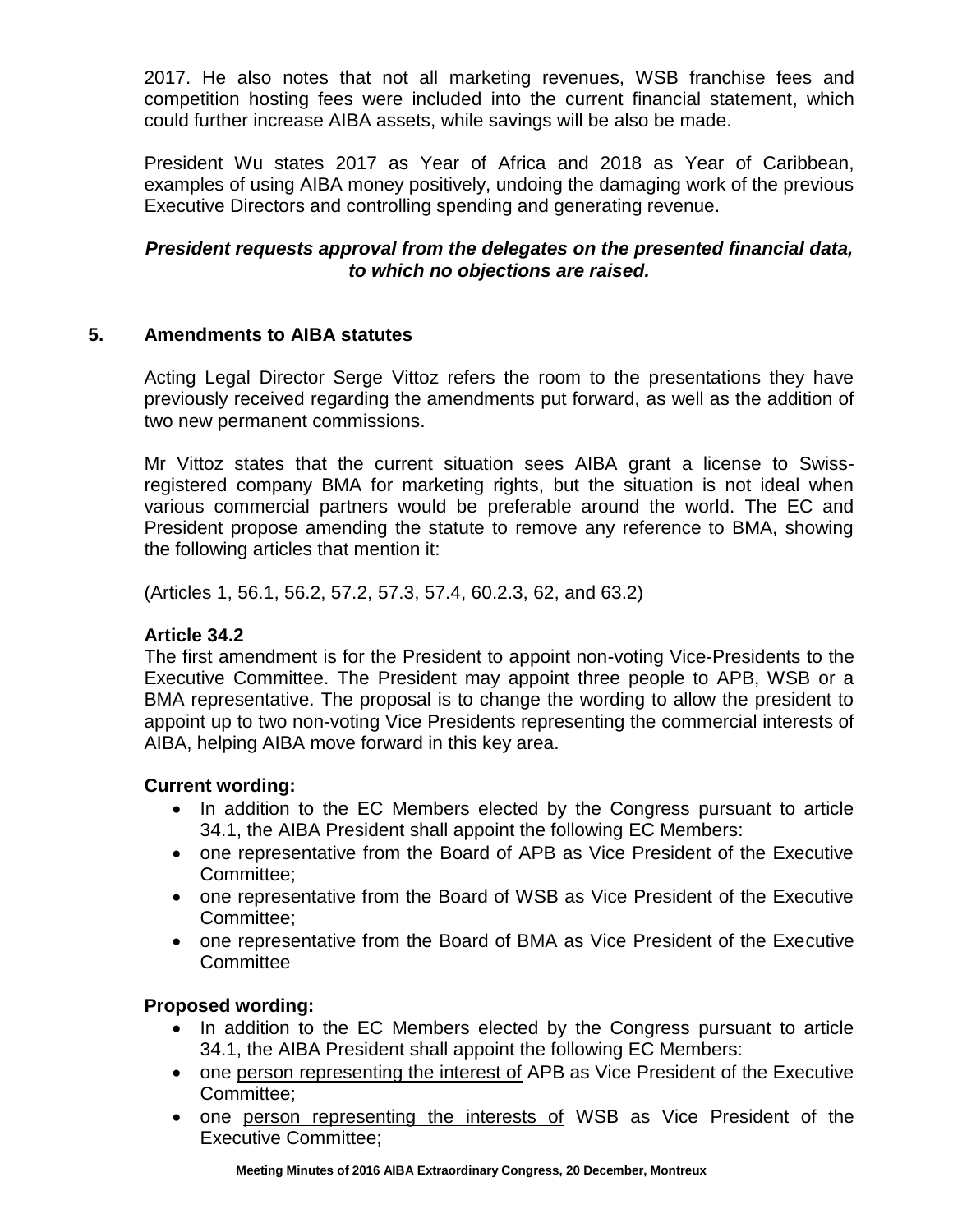• up to two persons representing the commercial interests of AIBA as Vice President of the Executive Committee.

Rationale: Removal of the reference to BMA in the appointment of a Vice President. Amendment of wording for clarity.

#### **Article 45.1**

The implementation of two new permanent commissions: The Finance Commission (removed under the former Executive Director) and a Marketing Commission relating to improving the commercial actions of AIBA.

Addition to the current list of Permanent Commissions:

- the Finance Commission;
- the Marketing Commission;

Rationale: Proposed new Commissions to deal with specific aspects of AIBA's business.

Voting will take place following the new member federation votes.

#### **Provisional AIBA Member Federations**

AIBA Legal Counsel Ricardo Contreras then presents the new National Federation member candidates. Mr Contreras recommends the full recognition of:

Guam, Libya, Malta. Anguilla, St Maarten India

All have fulfilled the requirements established by AIBA statutes, and their recognition as full members is recommended.

President Wu confirms that AIBA Membership will reach a record 201 NFs if the recommendation is approved, and non-voting delegates are asked to leave the room except for India, Malta and St Maarten.

Four observers are charged with counting the votes:

The first vote regarding new members sees 75 votes in favour, with no objections and no abstentions, and President Wu approves the Federations join the AIBA Family.

The first amendments to the statute are approved in the second vote with 78 members voting yes, with no abstentions or objections. President Wu congratulates the new National Federations.

The non-voting delegates return, and President Wu announces once again the confirmed full membership of Guam, Libya, Malta, Anguilla, Saint Martin and India to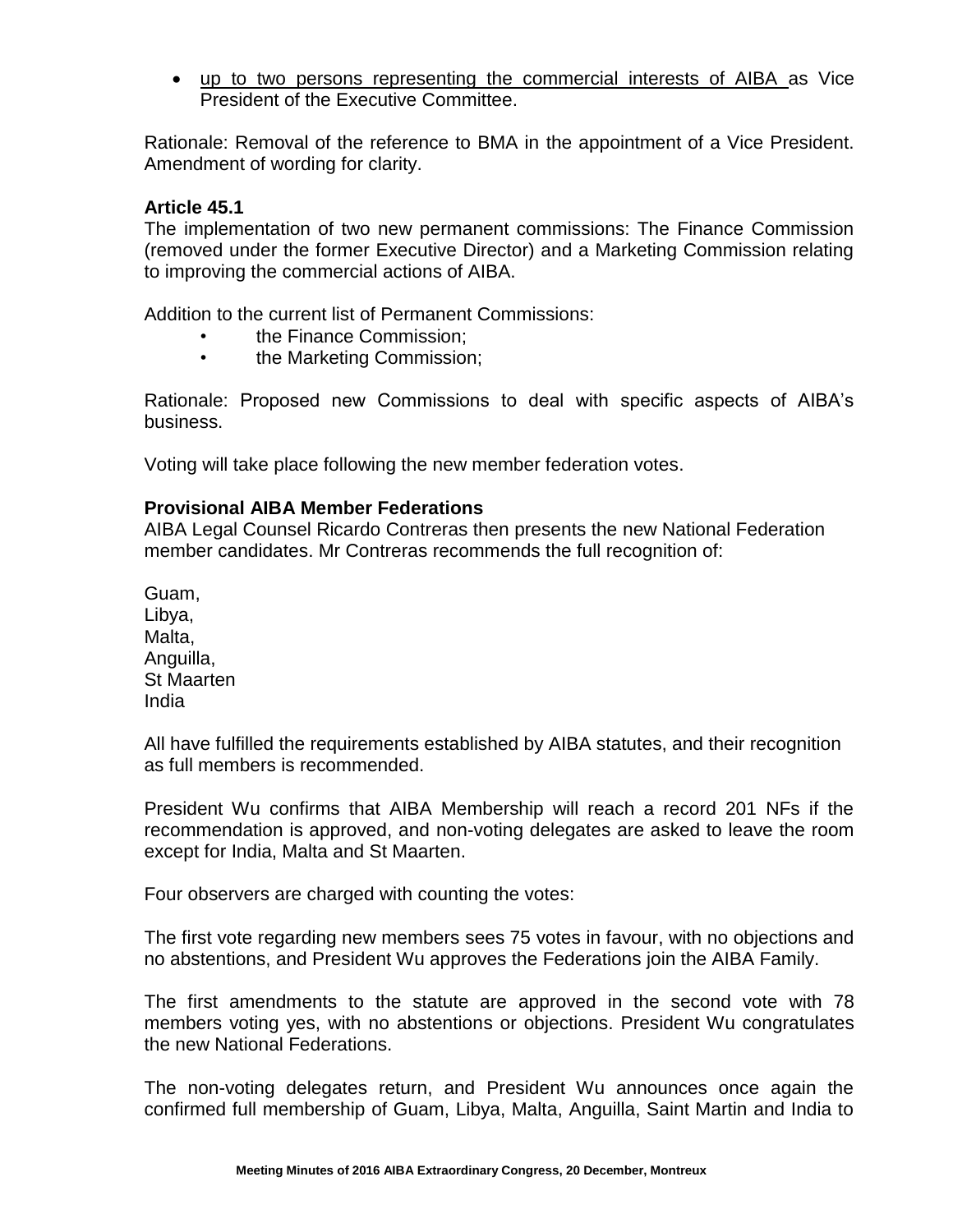AIBA family. William Louis-Marie adds that with 201 members, AIBA is one of the top 5 Olympic sports in terms of Federation membership.

## **6. AIBA Code of Ethics**

President reminds the audience that a strong code of ethics is vital to upholding the integrity of the institution and hands the floor over to the chairman of the Disciplinary Commission, Mr Tom Virgets, also chairman of the Special Investigation Commission.

Tom Virgets thanks the President and all present, before commenting on the Special Investigation ordered by President Wu following the Rio 2016 Olympics, when AIBA faced some issues with regard to the judging and officiating there were very large numbers of individuals who spoke out to media calling AIBA corrupted. The commission has been charged to determine whether or not a culture of corruption existed in our organization.

Mr Virgets says that the Committee interviewed over 100 persons from the AIBA Family and found that a number of individuals in the AIBA Family have failed to meet the standards required of members of this institution. Mr Virgets reminds the congress that every member is expected to follow the AIBA code of ethics, and that those placed in positions of leadership at NFs are leaders within AIBA, but the Commission has seen there are people who want the authority and privilege of leadership, but not the responsibilities.

Mr Virgets reminds that AIBA is only as strong as the integrity of its leaders. AIBA faced issues at the Olympics with the officiating, and many individuals and NF leaders were also quick to doubt AIBA's integrity, adding the commission looks for evidence whenever there are accusations of corruption and will always do everything in its power to ensure that AIBA remains corruption-free.

Mr Virgets presents a certification of compliance to the code of ethics and requests that all NFs sign, declaring they are beyond reproach in actions and practices and will demonstrate honor and not tolerate those who do not. Mr Virgets reminds of the collective experience of the room of those who love the sport of boxing.

Mr Virgets closes by saying that there wasn't sufficient evidence found by the investigation to say beyond doubt that corruption existed in AIBA, but it was clear that a culture of unethical behavior has existed in the organization, and the rumors that have resulted, from inside the organization, have had a negative impact on AIBA, and asks that the certificates of compliance be signed by all present and handed to President Wu.

President Wu confirms the hard work of the Commission and investigation and calls upon all members to realize how important compliance with the code of ethics is for the integrity of the organization.

## *Members sign the certificates and present them to President Wu.*

## **7. Comments and thanks from the delegates**